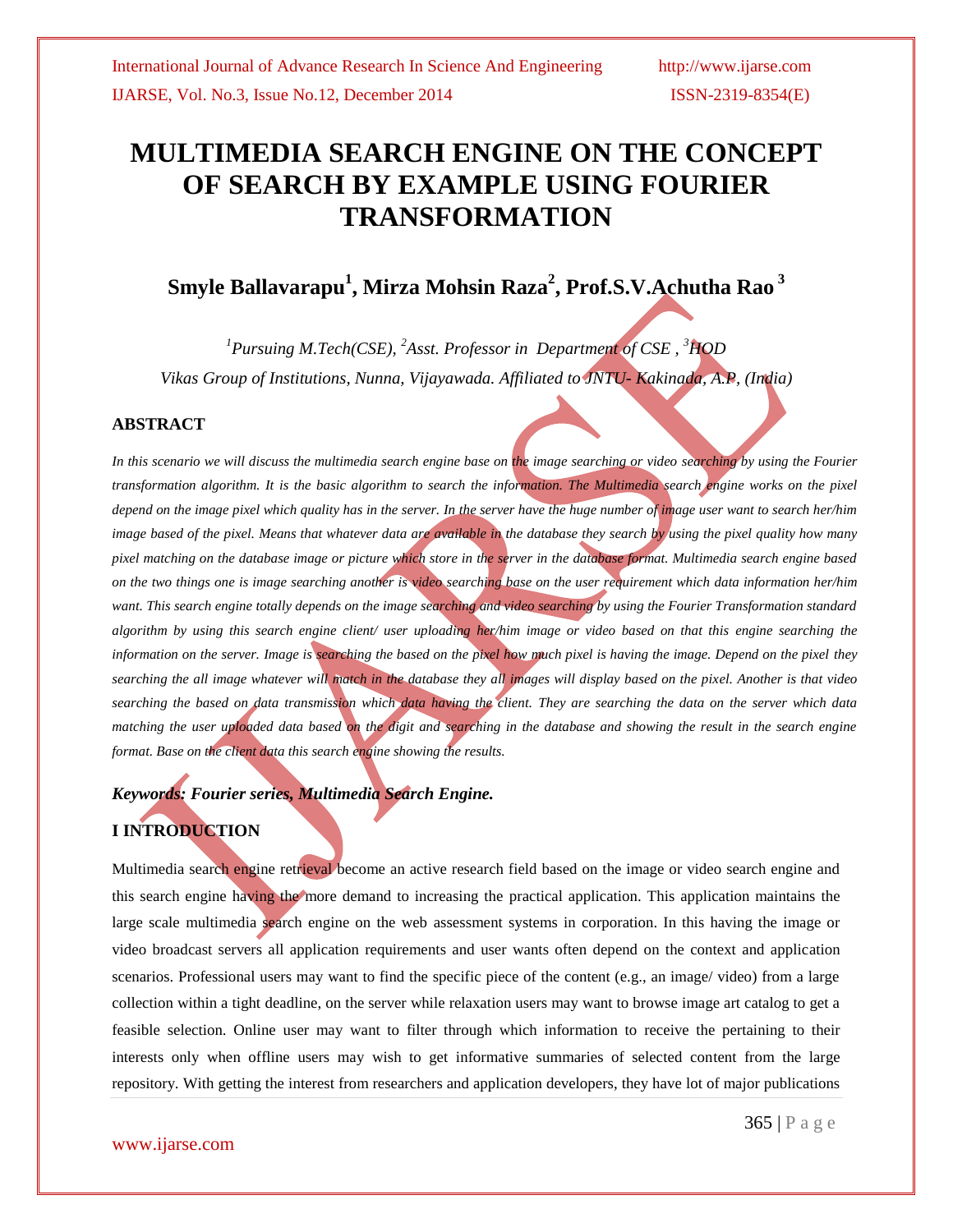and conferences dedicated to survey of more basic advancements and open issues in this area. They give the dynamic nature of the applications and research .With the based on this, we focus on this several major emerging trends in research, as well as standards related to general field of the multimedia search and retrieval. In that main purpose is to present some representative source. The addresses the promising direction in the integrating multimedia features in the extracting the syntactic and semantic structures in video or the images. It introduces some specific techniques (i.e., news, picture) depends on the client requirement which information in examining content by multiple levels. Focuses at the complementary direction in which the visual objects and their features are analyzed and indexed in the comprehensive way. These approaches result in search that allows users/client make direct manipulation visual content to form multimedia search the queries. The new directions are shows the incorporating knowledge from the machine learning and interactive systems to break the limit of decoding semantics from multimedia search engine content. Two main complementary approaches are shows here probabilistic graphic model and video and, finally the covers an important trend in the multimedia content description standard, MPEG-7, and its impact on several applications such as interoperable meta search environment with the Fourier transformation.

## **II RELATED WORK**

In the multimedia search engine searching the information about the image and video based on the pixel and sound ray. In the web have to many search engine to searching the information about the image and video also information in this we have to search as an image as well as the video. When we are searching the video information means that which video is match to your input video. They are displaying all information which we given the input, by using the sound interaction, which is equal to the server video. In Image search in the multimedia search engine searching the information about the image having the pixel clarity based on the pixel matching they are searching as images. In the normal search engine we have to search the information about the information also images and video, but in the web market not available search engine to searching the information about the image and video. It's an extraordinary purpose we are searching the information about the image and video by using the Fourier Transformation. Its providing the imaging searching to check in the server is available or not based on the client requirement they are searching images/video.

The Fast Fourier Transformation (FFT) this is a image or video MATCHING ALGORITHM In order to maximize the peak signal to noise ratio our algorithm minimizes the sum squared difference (SSD) matrix. The trivial expansions, the mathematical definition of our per block computation are assigning by:

$$
min_{\forall u,y} \sum_{j=0}^{B-1} \sum_{i=0}^{B-1[f_t(i,j)^2+f_{t-1}(i+u,j+v)^2]} \frac{1}{\sum_{i=0}^{B-1} \sum_{i=0}^{B-1} \sum_{j=f_t(i,j)f_{t-1}(i+u,j,v)}}.
$$

Since the term  $f_t(i,j)^2$  appears across the entire minimum, it can be removed from the sum without affecting resulting solution. Resolving this term and separating the sum leaves us with the equation: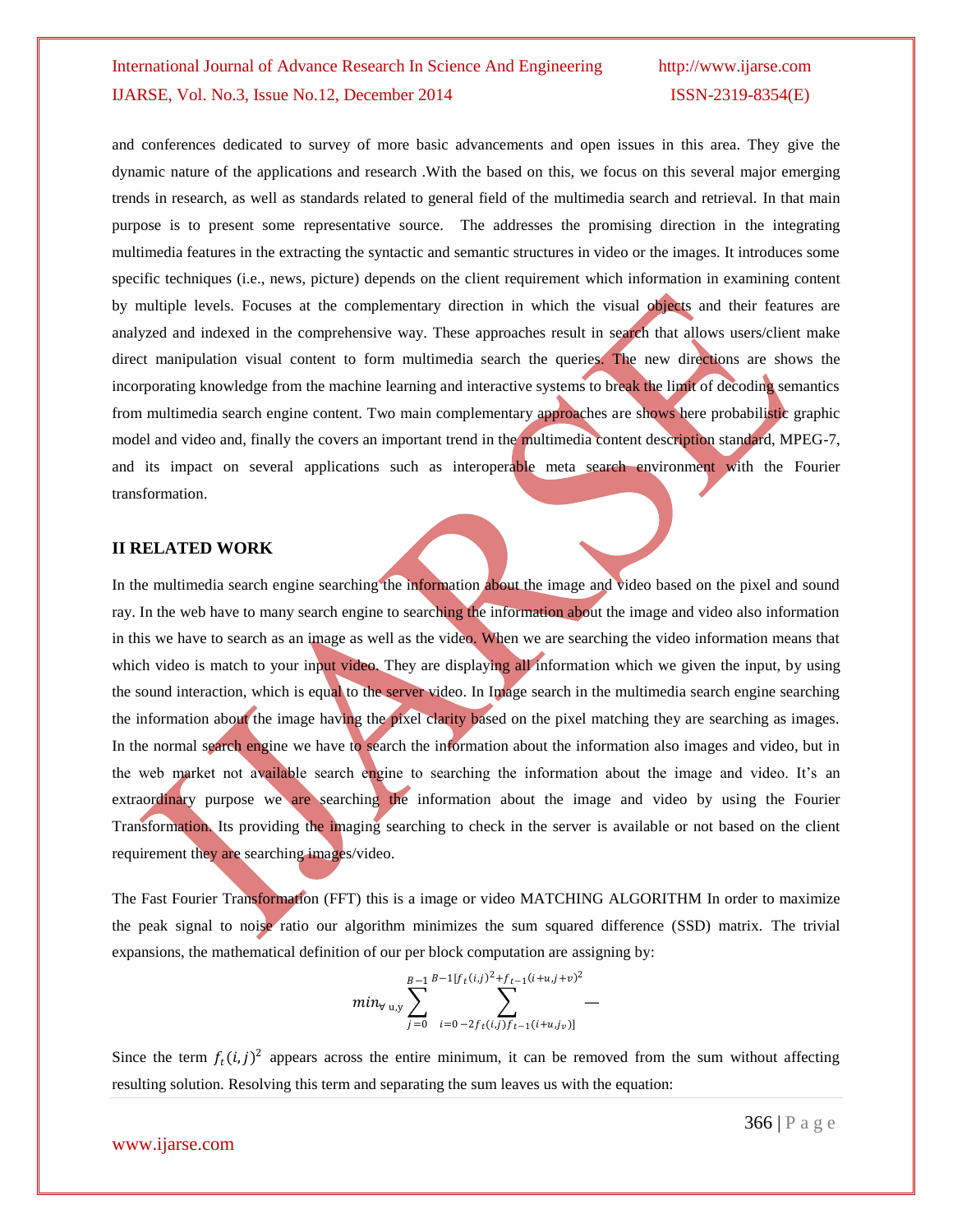International Journal of Advance Research In Science And Engineering IJARSE, Vol. No.3, Issue No.12, December 2014

$$
min_{\forall u,v} \sum_{j=0}^{B-1} \sum_{i=0}^{B-1} f_{t-1}(i+u,j+v)^2
$$

$$
\sum_{j=0}^{B-1} \sum_{i=0}^{B-1} f_t(i+j) f_{t-1}(i+u, j+v) - 2
$$

The FFT Block Matching Algorithm (FFTBMA) that we propose computes using three main basic steps:

1. Resize input image to include the zero pad search based on that.

2. The compute window sum squared. The Compute par-block difficulty sums are the simply to allow convenient calculation of the SSD metric without using conditionals for those search locations that lie outside of the dimensions of original image. Here assign the search range of  $\pm P$  we can apply the zero pads of the P pixel between the total images. This is easy preprocess eliminates acquired for the conditionals within innermost loops of this algorithm and greatly escalations its speed. Equally, this also improves the performance of the exhaustive search, and as such is used in our implementation of that algorithm hence. For the accessibility, here we take it that the original dimensions of the image are the multiple of a block size; B. whether this is not true initially, the dimensions of the image are increased to compensate for that prior to the application of the zero pad.

## **III EXISTING SYSTEM**

In the existing system we are searching the information base on the test and Boolean value. According to that search engine working and they are also displaying the information. In that search engine have possible to search the information based on the text as well as the image and also video. But searching the information depends on the text or image or video. In that how much having the clarity user want depends on the search engine working. That much clarity they are maintaining in the search engine. But it depends on the only single search engine to searching the information whatever they have for the text they are searching the information about text. Whether they are searching the information about the text also Boolean they are searching the information about the both. When the searching the information image and video in they are searching the information either image or video this is main drawback of the existing system.

Advantages: 1) Its searching the information in the single search engine means searching the information in only text or image or video.

2) Its having the fast speed to searching the information.

Disadvantages: 1) only Single information search at in the search engine.

2) Its taking too much time to loading the page also user will not get proper information about the query.

## **IV PROPOSED SYSTEM**

Multimedia search engine is proposing system of the search engine to searching the image also video. In propose system we are searching the image/ video based by the Fourier transformation search algorithm based on the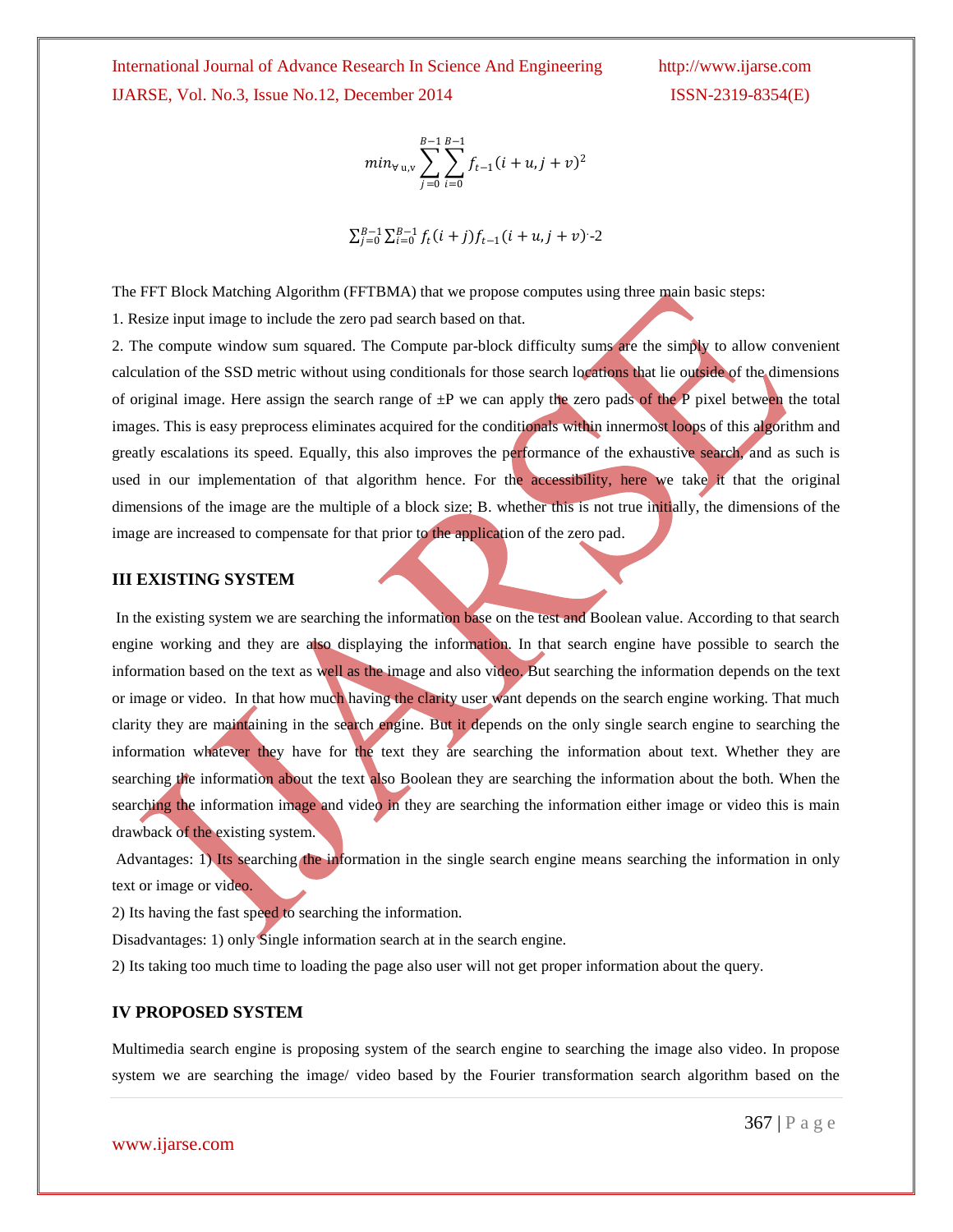algorithm we are searching the image as well as video. In that when the multimedia search engine searching the image it is totally depend on the pixel, means clarity of the image. It's not searching the information of the face its searching on the image based on the clarity which image is having the good clarity. Means is that multimedia search engine when user is uploading the image. Depends on the image background pixel also image clarity based on the image server are retrieving the information. Like as video also when user is uploading the video they are taking only small part of video on starting onward based on the song they are searching the video which wave is match of that video according to that they are displaying the video. In the video they are searching the video based on the byte. When searching the image is based on the pixel. It's more power full search engine because they are searching the information multimedia format. Means in that search engine we are searching the information of image means we can search the image and search the video.

### **Advantages:**

1) Searching the image and video in only one search engine which is multimedia search engine.

2) It is very power full to search the image and video on the server by using the Fourier transformation algorithm using.

## **Disadvantages:**

It's only searching the image and video not text.

## **Object Based Spatio Emporal Visual search and filtering:**

The active search direction complementary with image or video using semantic level structuring is in that directly exploits low level object and their associate's features in the image/ video. The spontaneous and the popular source are to the segment and provide the efficient indexed to the salient object in the images. In this such a segmentation process can be implemented using automatic or semi-automatic source. Examples of the salient object may correspond to meaningful real world object such as house and cars, and any people or low level image or high level image regions with uniform features such as color, texture or shape, they are searching the information based on the pixel or background.

In the web marketing have several search engine to developing the using the image or video search based on the input image or video. Namely searching the images or video by example by feature or by sketches searching for images by examples or template is probably the most classical method or the image search especially in the domains of the remote sensing and manufacturing. Interactive graphic interface users selected an image of interest highlight image regions and specify the criteria needed to match the selected the template. The matching the criteria may be based on the intensity correlation or featured similarity between the template the image and target the images.

In this scenario the feature based visual query users may ask the computer to find the similar images according to specified feature such as color, texture and shape, motion, and spatio temporal structure of the images regions. In the some search engine also provided the graphic tools for the users to directly draw the visual sketches to describe the images or video they have in mind users are also allowed to specify the different weightings for the different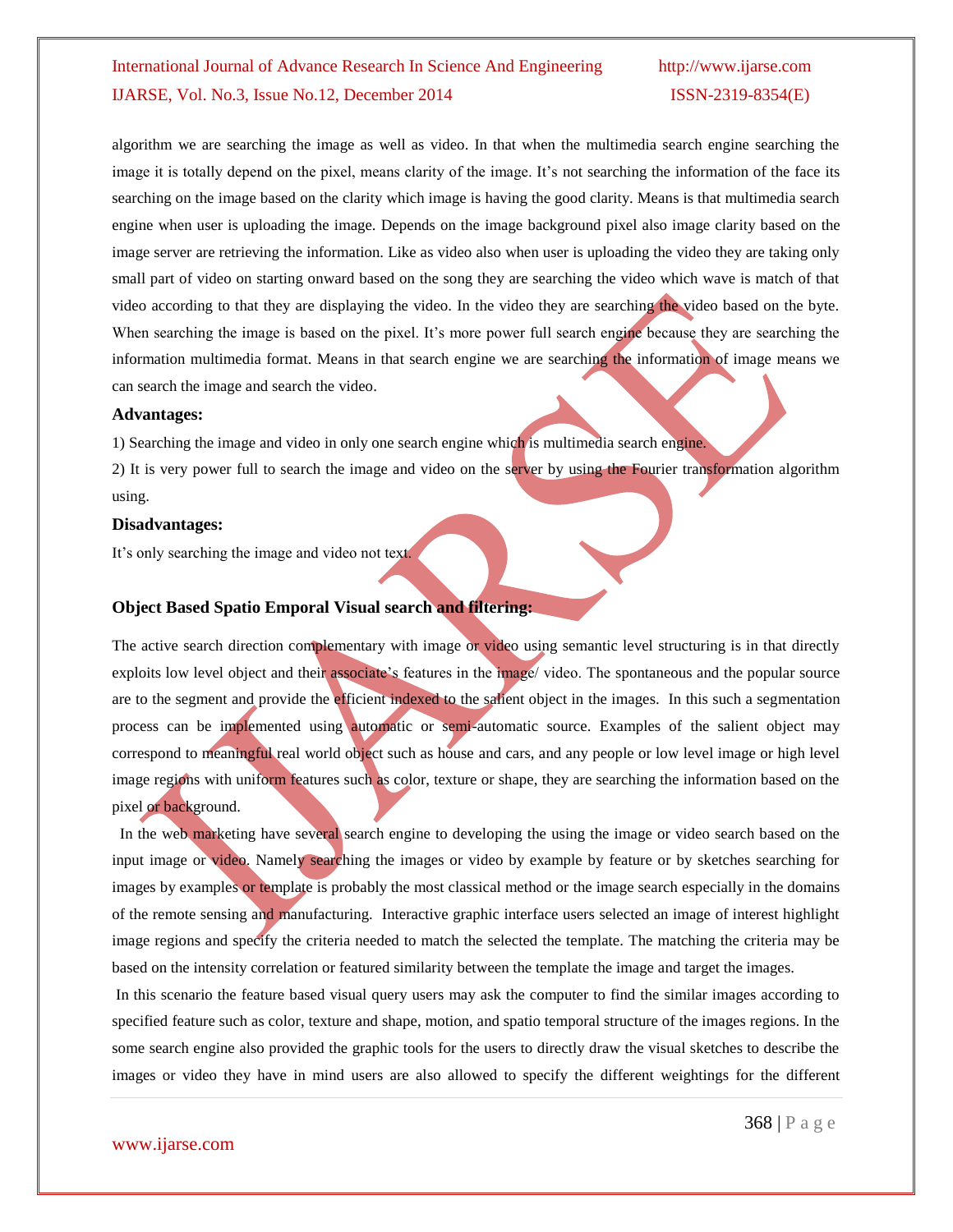features query examples using the color and the motion train; to find the video clip of the downhill skier and using the color and motions of the two objects to find the football players



## **The Object Based Video Segmentation and Feature Extraction**

To establish a processes to involved in the developing the object based video search engine or tools, the process of the developing the Video search system in this subdivision. The video sequences are the first decomposed into the separate shots. The video shot has the consistent background scene, although the foreground objects may be change dynamically they may equal occlude each other, disappear, or re-appear). The video shot separation is the achieved by the scene the modification detection. Scene the modification maybe include immediate scene change, transitional changes. Once the video is separated into basic segments salient video regions and video objects are extracted. Video object is a essential level of indexing in the Video. Primitive regions are the segmented according to the color, the texture, the edge, and the motion measures. These reasons are tracked over the time and the temporal attributes such as the trajectory, the motion pattern, and life duration are indexed. This little level province may also be used to develop the higher level of the indexing that includes the links to the conceptual abstractions of the video objects. The semantic Level of the Content Classification and Filtering:

The spatiotemporal the search tools described the powerful capabilities for the searching videos or the images at a low level. In lot of situations, users ought to use simple and direct methods. For example, users may just wish to browse through the content categories in which every image or the video are classified into one or many meaningful classes. In the other case we have found that combination of feature depends on similarity search tools and subject navigation utilities achieves the most successful search results. Freshly, many research interests have to emerge in the developing automatic classification or filtering the algorithms for the mapping images or the videos to meaningful classes, for example indoor, outdoor, or people. In this scenario, we focus on two complementary methods for classifying semantic concepts in the multimedia search engine data.

## **V CONCLUTION**

In this paper we discuss the Fast Fourier Transformation based block matching the algorithm employs a novel data structure, the Windowed Sum Squared Table, and exploits the Fast Fourier Transformation in its computation of the sum squared difference metric. Because it is independent of image content as well as video content, in our algorithm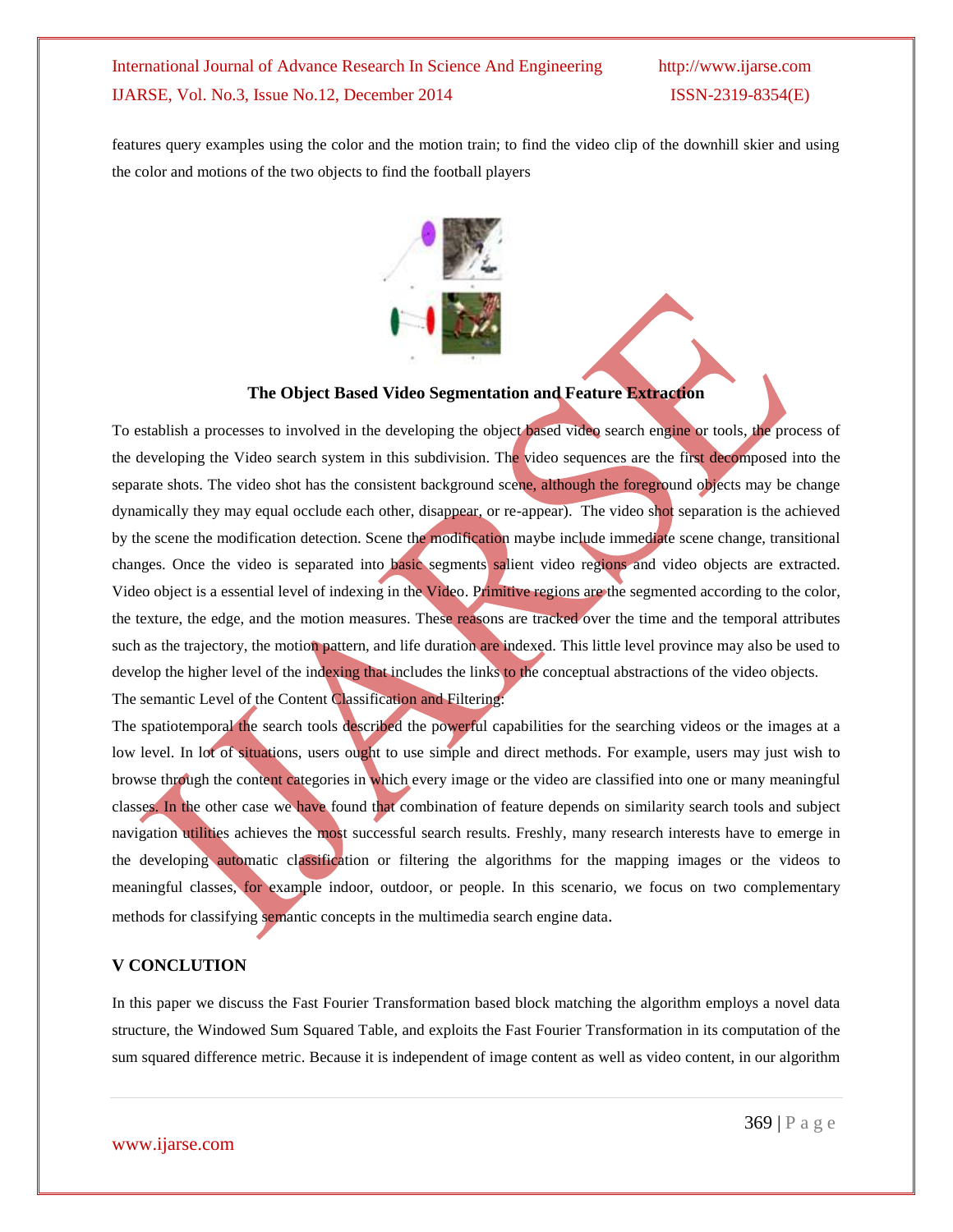say that it runs faster than other search engine. Basically Multimedia search engine have to search the image or video in place of information with the help of Fourier Transformation algorithm using.

## **REFERENCES**

- [1] S.-F. Chang, A. Eleftheriadis, Robert McClintock, "Next-Generation Content Representation, Creation and Searching for New Media Applications in Education," Proceedings of the IEEE, special issue on Multimedia Signal Processing, Vol. 86, No. 5, pp.884-904, May 1998.
- [2] J. R. Bach, C. Fuller, A. Gupta, A. Hampapur, B. Horowitz, R. Humphrey, R.C. Jain and C. Shu, "Virage image search engine: an open framework for image management", Symposium on Electronic Imaging: Science and Technology – Storage & Retrieval for Image and Video Databases IV, IS&T/SPIE, Feb. 1996.
- [3] Myron Flickner, HarpreetSawhney, Wayne Niblack, Jonathan Ashley, Qian Huang, Byron Dom, Monika Gorkani, Jim Hafner, Denis Lee, DragutinPetkovic, David Steele, and Peter Yanker, "Query by Image and Video Content: The QBIC System," IEEE Computer Magazine, Sep. 1995, Vol.28, No.9, pp. 23-32.
- [4] A. Pentland, R.W. Picard, and S. Sclaroff, "Photobook: Tools for Content-Based Manipulation of Image Databases," Proc. Storage and Retrieval for Image and Video Databases II, Vol. 2185, SPIE, Bellingham, Wash., 1994, pp. 34-47.
- [5] J. R. and S.-F. Chang, "VisualSEEk: A Fully Automated Content-Based Image Query System," ACM Multimedia Conference, Boston, MA, Nov. 1996.
- [6] M. Garland and P. S. Heckbert.Qslim simplification software.
- [7] MPEG-7 Video Group. Information technology -multimedia content description interface- part 3: Visual. *SO/IEC FCD*, (15938-3 / N4062,MPEG-7), 2001.
- [8] M. Heczko, D. A. Keim, D. Saupe, and D. V. Vranic. Verfahrenzurahnlichkeitssuche auf 3d objekten (methods for similarity search on 3d databases).*Datenbank-Spektrum*, 2(2):54–63, 2002.
- [9] R. Osada, T. Funkhouser, B. Chazelle, and D. Dobkin.Matching 3d models with shape distributions.*SMI 2001*, pages 154–166, May 2001, Genova, Italy.
- [10] E. Paquet and M.Rioux.a query by content software for three dimensional models databases management. *3- Digital Imaging and Modeling*, pages 345– 352, 1999 Int. Conf. on Recent Advances.

## **Authors Profile**



**Smyle Ballavarapu**, pursuing M.Tech(CSE) from Vikas College of Engineering and Technology, Nunna, Vijayawada. Affiliated to JNTU-Kakinada, A.P., India